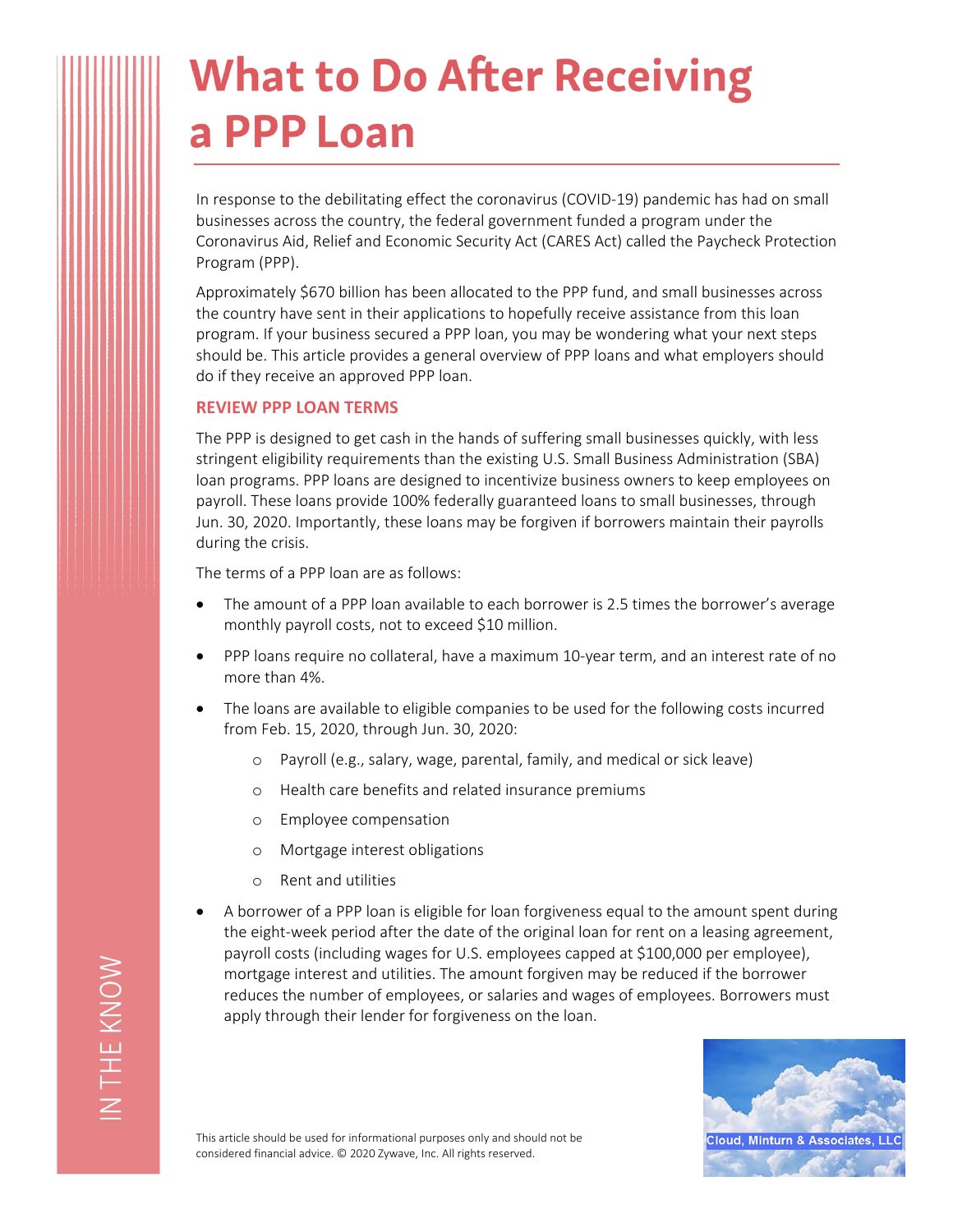Employers should work with their SBA-approved lender for any questions related to their PPP loan.

### **USING FUNDS APPROPRIATELY TO REMAIN ELIGIBLE FOR FORGIVENESS**

U.S. small businesses that were able to secure financial relief through the SBA's Payroll Protection Program should consider the following to help their cause for qualification of forgiveness of the full principal amount of the loan and any accrued interest:

- Use the loan funds only toward: payroll, including salary, wages, tips and covered benefits for employees; rent or mortgage interest; and utilities.
- Ensure at least 75% of loan funds are allocated for payroll costs.
- Maintain the level of full-time employee (FTE) headcount without reduction during the eight-week covered period.
- Maintain the salaries and wages of your workforce during the eight-week covered period. Any reduction of more than 25% for any employee who makes less than \$100,000 will reduce the amount forgiven.
- Preserve proper documentation to support the amount of proceeds used for payroll costs, rent or mortgage, and utilities.
- Prior to June 30, 2020, restore all full-time employment and salary levels back from any reductions made between Feb. 15, 2020, and April 26, 2020.

As mentioned above, preserving proper documentation is important, as this information will be used by your lender when evaluating whether an employer qualifies for PPP loan forgiveness. For more information regarding loan forgiveness eligibility, click [here](https://www.sba.gov/funding-programs/loans/coronavirus-relief-options/paycheck-protection-program#section-header-7).

#### **APPLYING FOR LOAN FORGIVENESS**

The CARES Act requires employers to apply for loan forgiveness with the same lender they applied for the PPP loan at the end of the eight-week period following the disbursement of their loan. When applying for loan forgiveness, employers will need to provide the following information:

- The total requested amount to be forgiven
- Documentation verifying the number and pay rate of FTEs on payroll, including:
	- o Payroll tax filings with the IRS
	- o State income, payroll and unemployment insurance filings
- Documentation verifying covered mortgage interest, rent or lease obligations, and utilities
- Certification from an authorized representative for the employer that all supplied documentation is true to the fullest extent possible
- Certification from an authorized representative for the employer that the amount requested to be forgiven complies with PPP guidelines

After submitting an application, lenders must make a decision on whether an employer's PPP loan will be forgiven, or how much of the loan will be forgiven, within 60 days. In some cases, a lender may ask for additional information. Employers should monitor their application and pay attention to any requests for additional information. For questions on your company's loan forgiveness eligibility or application, contact your lender.